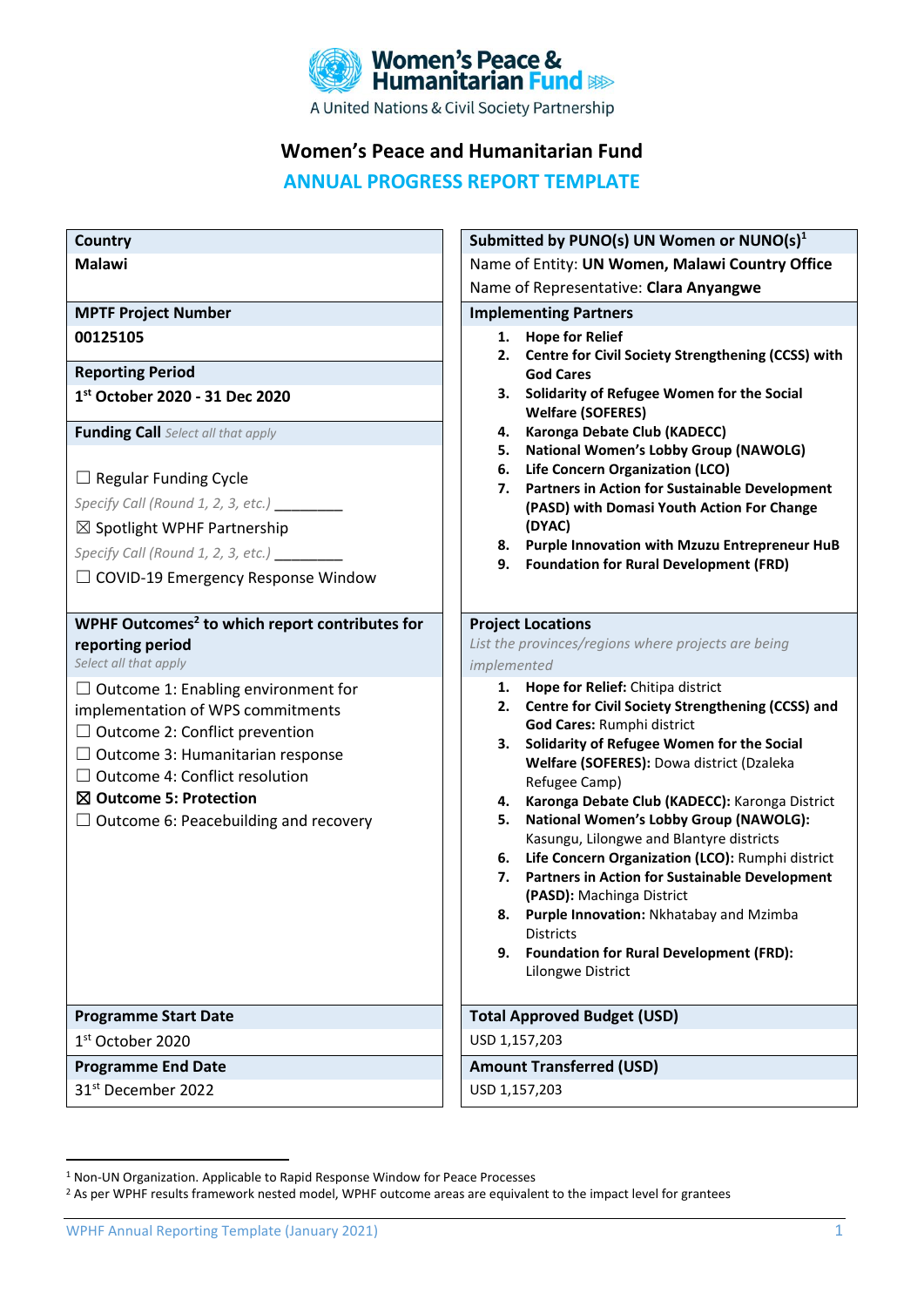

#### **Executive Summary**

*In 1 page maximum, summarize the most important achievements of the Programme <i>during the reporting period and key elements from your detailed report below. Highlight in the summary, the elements of the main report that you consider to be the most critical, including a summary of beneficiaries reached, outcomes that were achieved and other notable details that should be showcased. The Executive Summary should serve as a standalone summary of the Programme's results for the year.*

On 10<sup>th</sup> September 2020, the National Steering Committee selected 9 projects for funding for an overall amount of USD 1,106,621. Since the finalisation of the selection process of the IPs, the country office undertook preparatory internal processes to start engaging the 9 selected Implementing Partners (IPs). Key was holding of an internal project management meeting on 15 December 2020 to discuss the project's roll out and assign roles for managing the project. This was to facilitate commencement of necessary processes to enable disbursement of funds to the IPs. This included ensuring inclusion of the project and activities in Country Office's AWP, arranging for capacity assessments of the IPs, processing project agreements in PGAMS, among other things.

During the reporting period the project start-up was delayed due to a number of factors. During the period between the announcement of the 2019 election results until the fresh Presidential Elections in June 2020, the nationwide demonstrations affected business where it was unfavorable to conduct planned activities as the climate was volatile and violent. This impeded consistent engagement with primary interlocutors such as government and implementing partners at national and district levels, due to restricted movement. The restrictions put in place due to the COVID-19 from early 2020 on did not allow for physical meetings hence delayed, for example, conducting of capacity assessments. Malawi has witnessed an increase in the frequency and magnitude of cyclical floods and drought culminating into disasters leading to damage to infrastructure, loss of lives, property, and livelihoods. Additionally, the period during which internal processes were to be undertaken to have funds disbursed to IPs was laden with other equally important activities. These included development of the Country Office's 2021 Annual Workplan, development of the Country Office's Annual report and other donor reports that were due for submission in January 2021, internal year-end closures, among others. As such in 2020, IPs had not yet received their funds. The country office is committed and has fast-tracked disbursement of funds to the IPs within the first quarter of 2021 to enable the IPs start implementation.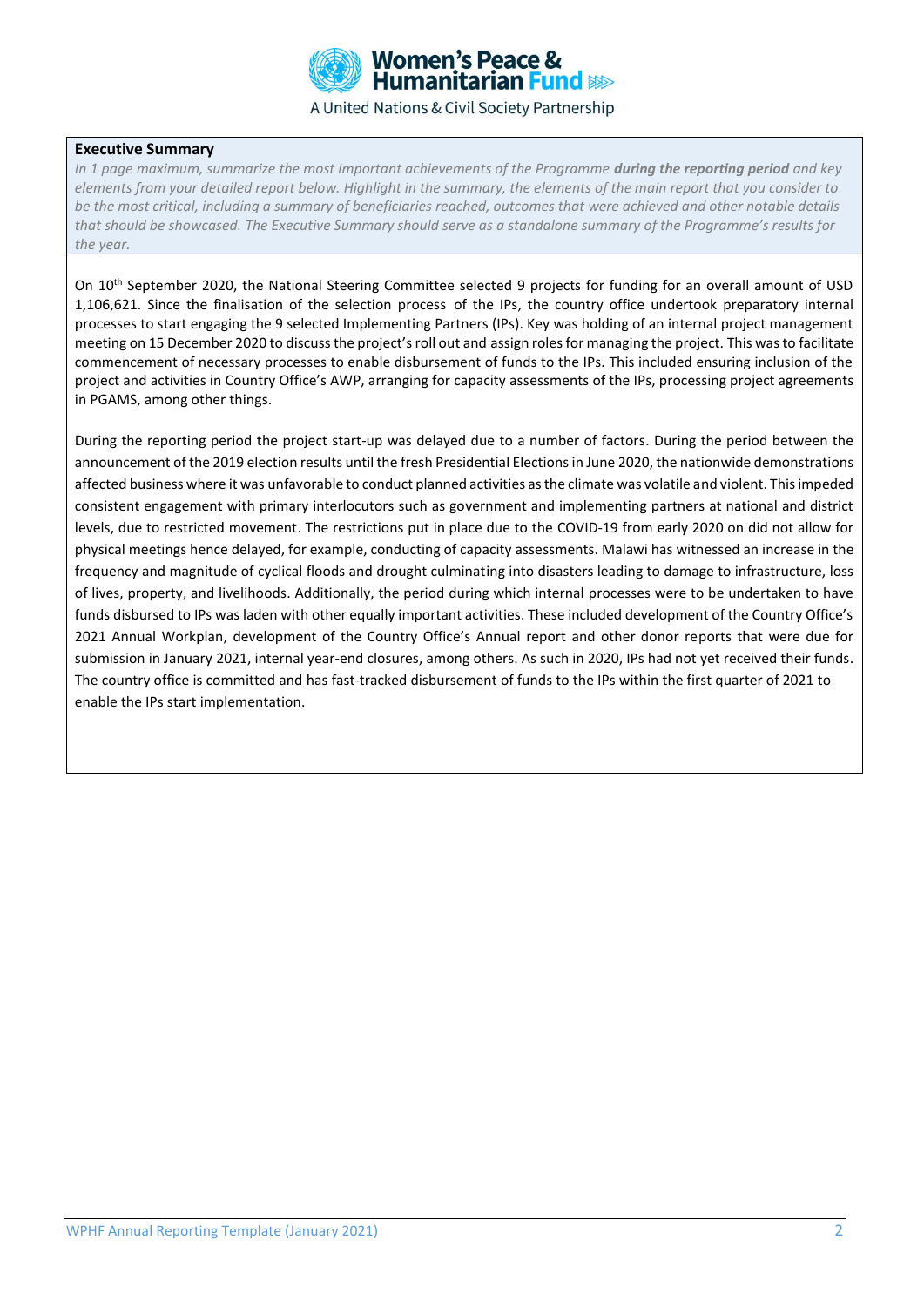

## **1. Grantees Profile for Reporting Period**

Use the following table for an overview by each project/organization. Please add a new row for each project. Refer to definitions in the footnotes.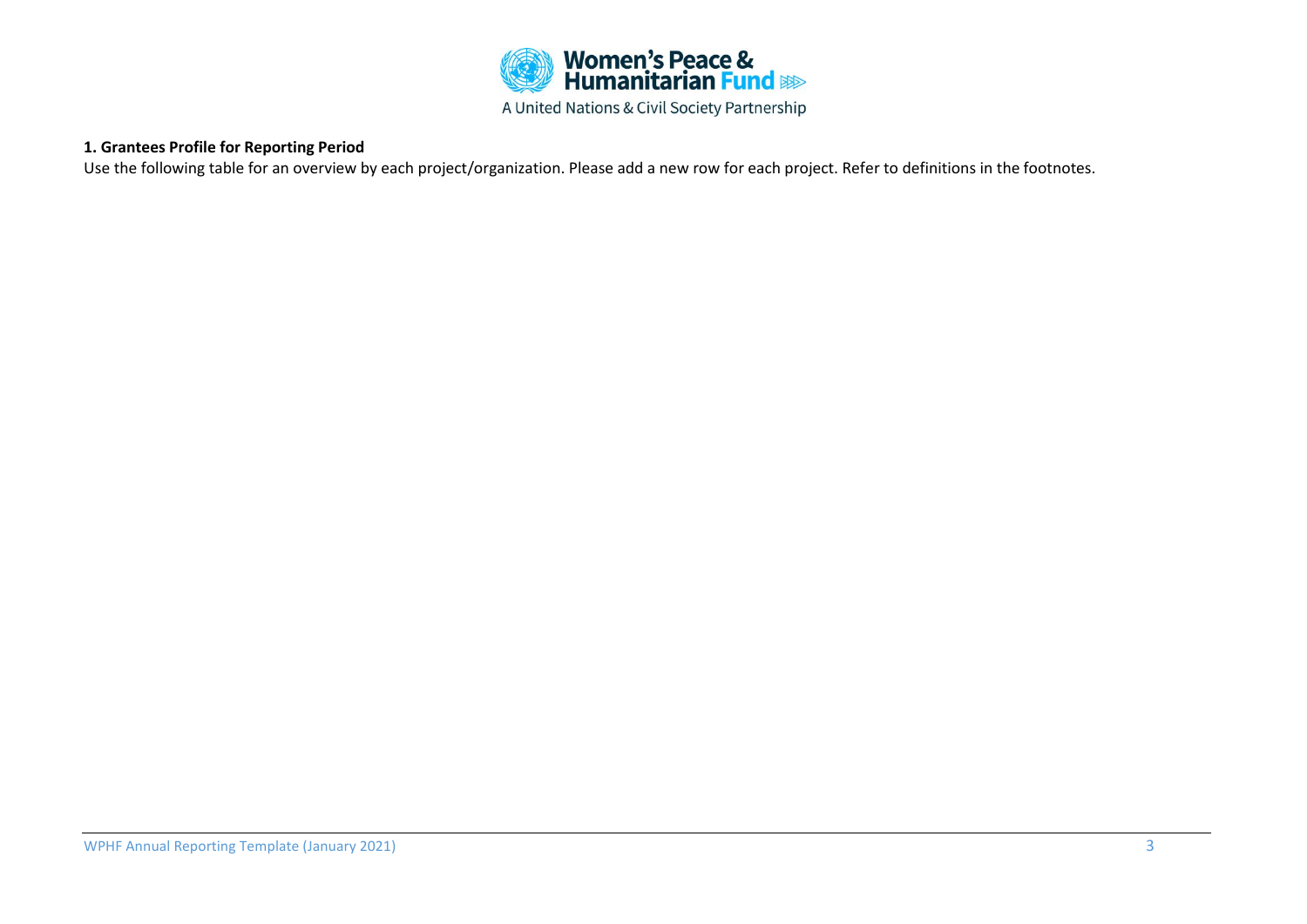

| Funding<br>CFP <sup>3</sup> | Lead<br>Organization<br>Name <sup>4</sup>                                       | Type of<br>Organizati<br>on <sup>5</sup> | Coverage/Level<br>of Organization <sup>6</sup> | Project Title                                                                                               | <b>WPHF</b><br>Outcome <sup>7</sup> | Project Location (State,<br>Province or Region) | Name of Implementing<br>Partner(s), Type of<br>Organisation, and Level | Project Start and<br><b>End Date</b> | <b>Total Approved</b><br>Budget (USD) |
|-----------------------------|---------------------------------------------------------------------------------|------------------------------------------|------------------------------------------------|-------------------------------------------------------------------------------------------------------------|-------------------------------------|-------------------------------------------------|------------------------------------------------------------------------|--------------------------------------|---------------------------------------|
| WPHF-<br>Spotlight          | <b>Hope for relief</b><br>(HRF)                                                 | Women's<br>Rights                        | Local                                          | <b>Growing Community</b><br>Response in ending<br>cases of violence<br>against women and<br>girls           | $5\phantom{.}$                      | Kameme, Chitipa district                        |                                                                        | 8/3/2021<br>30/09/2022               | \$110,047                             |
| WPHF-<br>Spotlight          | <b>Centre for Civil</b><br><b>Society</b><br>Strengthening<br>(CCSS)            | Women's<br>Rights                        | Local                                          | Gender sensitive<br>solutions in security<br>and humanitarian<br>response for women<br>and girls            | 5                                   | Rumphi District                                 | God Cares, local<br>organization                                       | 26/02/2021<br>30/09/2022             | \$175,375                             |
| WPHF-<br>Spotlight          | Solidarity of<br>Refugee<br>Women for the<br><b>Social Welfare</b><br>(SOFERES) | Women's<br>Rights                        | Local                                          | <b>Ending Schools</b><br><b>Related Gender</b><br><b>Based Violence</b>                                     | 5                                   | Dzaleka Refugee Camp                            |                                                                        | 9/3/2021<br>1/10/2022                | \$81,452                              |
| WPHF-<br>Spotlight          | Karonga<br><b>Debate Club</b><br>(KADECC)                                       | Women's<br>Rights                        | Local                                          | <b>Promoting Sexual</b><br>and Reproductive<br>Health and Rights for<br>Girls and Young<br>Women in Malawi. | 5                                   | Karonga District                                |                                                                        | 28/02/2021<br>30/04/2022             | \$41,651                              |
| WPHF-<br>Spotlight          | <b>National</b><br>Women's<br><b>Lobby Group</b><br>(NAWOLG)                    | Women's<br>Rights/Led                    | Local                                          | SHE LEADS: Together<br>we can stop violence<br>against women and<br>girls                                   | 5                                   | Kasungu, Lilongwe,<br><b>Blantyre districts</b> |                                                                        | 26/02/2021<br>30/09/2022             | \$171,508                             |
| WPHF-<br>Spotlight          | <b>Life Concern</b><br>Organization<br>(ICO)                                    | Women's<br>Rights                        | Local                                          | Women<br>Empowerment for<br><b>Ending Gender</b><br><b>Based Violence</b><br>Project (WEG-BVP)              | 5                                   | Rumphi District                                 |                                                                        | 9/3/2021<br>30/09/2022               | \$120,844                             |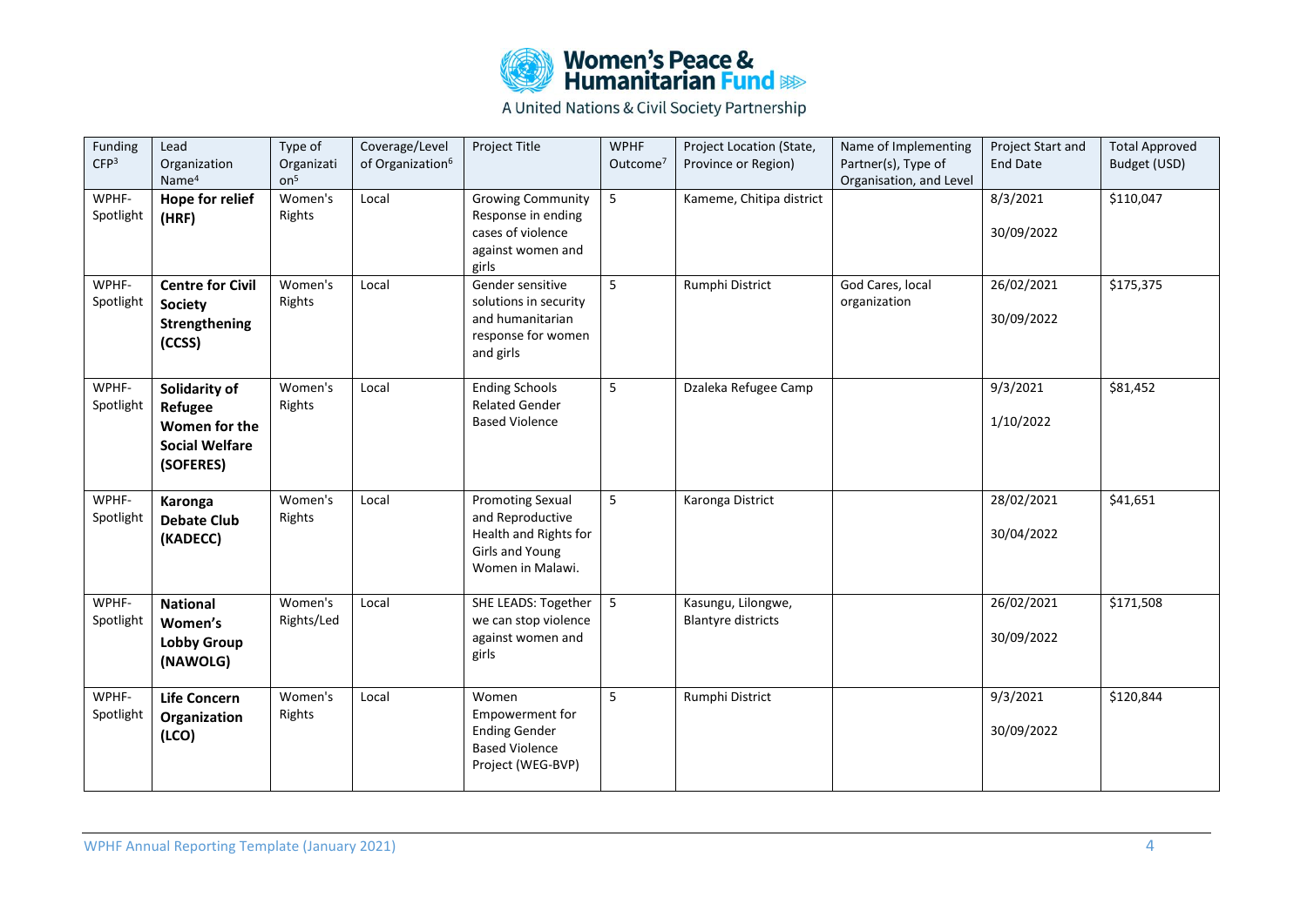

| Funding<br>CFP <sup>3</sup> | Lead<br>Organization<br>Name <sup>4</sup>                                                     | Type of<br>Organizati<br>on <sup>5</sup> | Coverage/Level<br>of Organization <sup>6</sup> | <b>Project Title</b>                                                                                                         | <b>WPHF</b><br>Outcome <sup>7</sup> | Project Location (State,<br>Province or Region)        | Name of Implementing<br>Partner(s), Type of<br>Organisation, and Level | Project Start and<br>End Date | <b>Total Approved</b><br>Budget (USD) |
|-----------------------------|-----------------------------------------------------------------------------------------------|------------------------------------------|------------------------------------------------|------------------------------------------------------------------------------------------------------------------------------|-------------------------------------|--------------------------------------------------------|------------------------------------------------------------------------|-------------------------------|---------------------------------------|
| WPHF-<br>Spotlight          | <b>Partners in</b><br><b>Action for</b><br><b>Sustainable</b><br><b>Development</b><br>(PASD) | Women's<br>Rights                        | Local                                          | Tusinde! (Let's<br>Change!)"<br><b>Community Actions</b><br>for Ending Violence<br>Against Women and<br><b>Girls Project</b> | 5                                   | Mposa, Chamba<br>(Machinga district)                   | Domasi Youth Action<br>For Change (DYAC),<br>youth organization        | 26/02/2021<br>30/10/2022      | \$74,900                              |
| WPHF-<br>Spotlight          | Purple<br><b>Innovation</b>                                                                   | Women's<br>Rights/Led                    | Local                                          | Wukani End Violence<br><b>Against Girls Project</b>                                                                          | 5                                   | Nkhatabay District                                     | Mzuzu E-hub, local<br>organization                                     | 8/3/2021<br>31/10/2022        | \$155,357                             |
| WPHF-<br>Spotlight          | <b>Foundation for</b><br><b>Rural</b><br><b>Development</b><br>(FRD)                          | Women's<br>Rights/Led                    | Local<br>9/3/2021                              | Arms of Liberty                                                                                                              | 5                                   | Tsabango, Chitukula,<br>Chimutu (Lilongwe<br>District) |                                                                        | 8/3/2021<br>22/01/2022        | \$175,487                             |

<sup>&</sup>lt;sup>3</sup> For each grant, indicate if it is Country Call for Proposal Round 1; Country Call for Proposal Round 2; Country Call for Proposal Round 3; Spotlight WPHF Partnership; COVID-19 Emergency Response; or Rapid Response Window for Peace Processes

<sup>4</sup> Please write out the full name of the organization followed by the acronym in brackets. For example, 'Women's Advocacy Organization for Peace and Security (WAOPS)'.

<sup>&</sup>lt;sup>5</sup> Type of organizations are: i) Women's Led; ii) Women's Rights; iii) Both Women-led and Women's Rights; iv) Youth-led/focused; or v) Other. Only include one type per grant based on the main typology. To be considered "Woman-led", a woman must head the organization. To be considered a "women's rights organization," the organization's official mission/vision statement must reflect its commitment to addressing multiple/intersecting forms of discrimination and advancing gender equality and women's rights, work to transform the underlying drivers/systems/structures, including patriarchy and gendered power dynamics, those that perpetuate gender-based violence. A 'Youth-led' organization, a youth must head the organization and/or it addresses youth issues.

<sup>&</sup>lt;sup>6</sup> Please select from: i) International; ii) National; iii) Sub-National/Regional; or iv) Community-based (local) for each grant. International organizations operate in more than one country. National organizations have a nationwide coverage. Sub-National are organizations that work across multiple provinces/states/regions, but do not cover all provinces/states/regions in the country. Local organizations focus their work at the community level and do not have a sub-national/regional or national scope.

<sup>7</sup> WPHF Outcomes are: Outcome 1: Enabling environment for the implementation of WPS commitments; Outcome 2: Conflict prevention; Outcome 3: Humanitarian response; Outcome 4: Conflict resolution; Outcome 5: Protection; Outcome 6: Peacebuilding and recovery. As per WPHF results framework nested model, WPHF outcome areas are equivalent to the impact level for grantees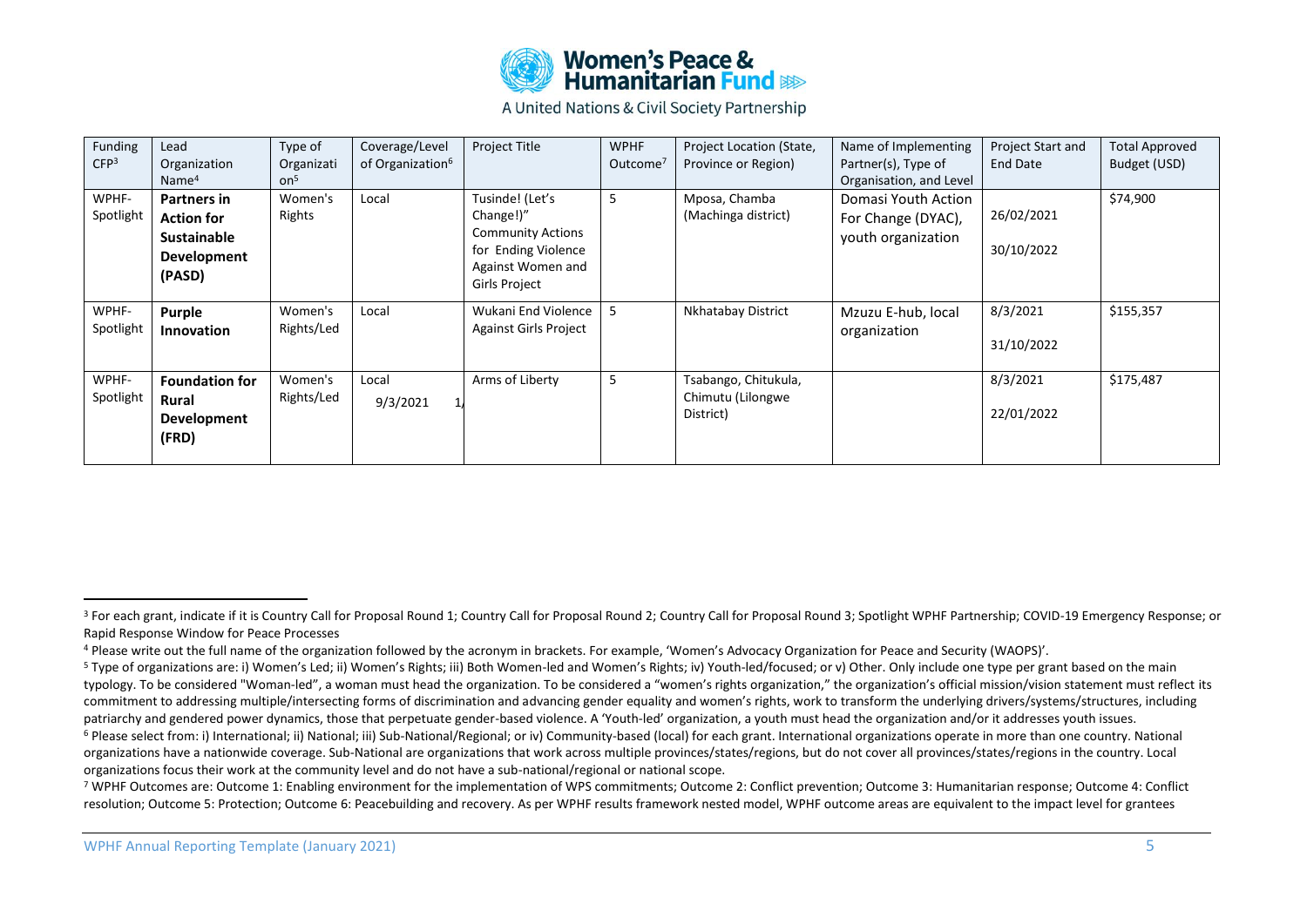

## **2. Beneficiaries and Reach (By Project)**

Provide the total number of beneficiaries reached during the reporting period and cumulatively from previous reporting periods for each project/organization. Use one table per grantee project by copying the table underneath.

| Lead Organization                                                                | Target Groups           | Age Groups    | Direct Beneficiaries <sup>8</sup> |            | Indirect Beneficiaries <sup>9</sup> |            |
|----------------------------------------------------------------------------------|-------------------------|---------------|-----------------------------------|------------|-------------------------------------|------------|
| Name                                                                             | Select all that apply   | by Sex        | Total for                         | Cumulative | <b>Total for</b>                    | Cumulative |
| The list in this table                                                           |                         |               | Year                              |            | Year                                |            |
| should match                                                                     |                         |               |                                   |            |                                     |            |
| Section I above                                                                  |                         |               |                                   |            |                                     |            |
| Organization/                                                                    | $\Box$ IDPs             | Girls (0-17)  | 0                                 |            |                                     |            |
| Project 1                                                                        | $\Box$ Refugees         | Women $(18+)$ | 0                                 |            |                                     |            |
| $\Box$ People living with disabilities (PWD)<br>$\Box$ Survivors/victims of SGBV | Boys (0-17)             | 0             |                                   |            |                                     |            |
|                                                                                  | $\Box$ Other (Specify): | Men (18+)     | 0                                 |            |                                     |            |
|                                                                                  |                         | Total         |                                   |            | 0                                   |            |

The requested information is not applicable at the moment as the Implementing Partners had not started interventions during the reporting period that will directly or indirectly reach target beneficiaries.

<sup>8</sup> Direct beneficiaries refer to the individuals, groups, or organizations, which benefit directly from the intervention, or who are the direct recipients of programming or services and are explicitly stated in the output and outcome statements of the results framework. Direct beneficiaries and the target groups are the same.

<sup>&</sup>lt;sup>9</sup> Indirect beneficiaries refer to other individuals, groups or organizations who are not the direct target of interventions as outlined in the results framework, but could be other members of the community, or family members who benefit positively from interventions of direct beneficiary participation. Often the calculation of indirect beneficiaries is done by estimating a 'spillover' effect through the average family size.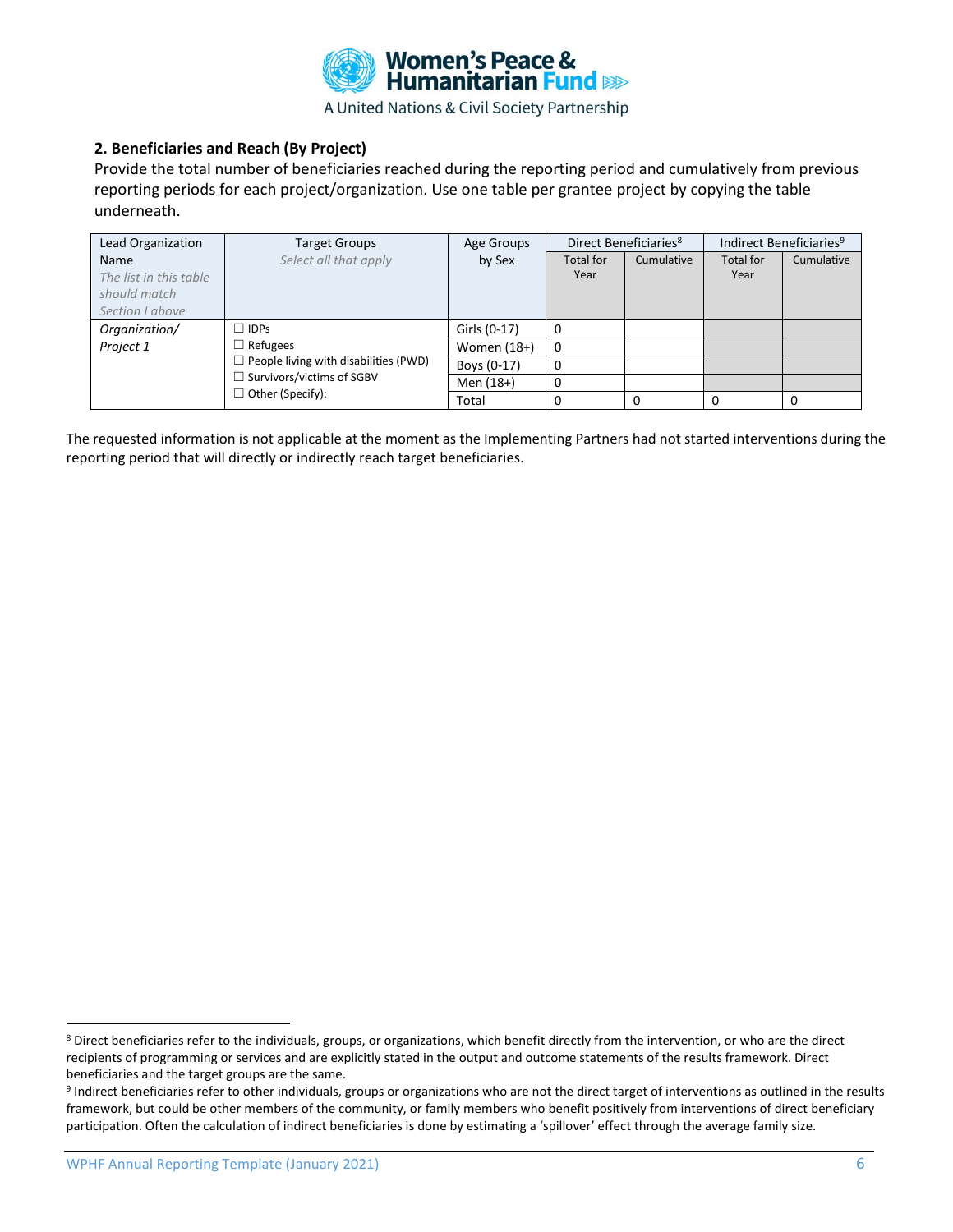

#### **3. Context/New Developments**

*Describe any relevant evolution or updates in the peace/security/humanitarian/political/human rights context experienced by the country during the reporting period. Specifically describe how it impacts women and operations at the country level.* 

Stemming from July 2019 elections, 2020 was filed with nationwide demonstrations organized by civil society groups and opposition political parties, having been dissatisfied with the conduct of the 2019 elections. After the 2019 elections results announcement, the opposition filed a court case and the judgement that ensued called for Fresh Presidential Elections which were held in June 2020. As such, during the period between the announcement of the 2019 election results until the Fresh Presidential Elections in June 2020, the nationwide demonstrations affected business where it was unfavorable to conduct planned activities as the climate was volatile and violent. This impeded consistent engagement with primary interlocutors such as government and implementing partners at national and district levels, due to restricted movement because of ongoing demonstrations, elections campaigns and eventually the holding of the Fresh Presidential elections. In addition, the new administration also bought about a change in government interlocutors and partners, which further stalled sustained implementation.

Malawi was also affected by COVID-19 Pandemic. Having registered its first three cases on 2nd April 2020, Malawi was one of last countries in Africa to be hit by the pandemic. A surge in the number of COVID-19 cases was experienced at the end of May 2020 due to returning residents and deportees mainly from South Africa. As of 10 October 2010, Malawi registered a total of 5,282 cases with 80% of the cases being local transmission.<sup>10</sup> All 28 districts were and still are affected. With temporary closure of schools due to COVID-19, Malawi recorded an unprecedented incidence of teenage pregnancies in 2020, with 13 000 cases of child marriages and over 40 000 cases of teen pregnancies.<sup>11</sup> Cases of Gender based Violence were also noted to be on the rise.

Malawi has recently continued to witness an increase in the frequency and magnitude of cyclical floods and drought which often culminate into disasters leading to damage to infrastructure, loss of lives, property, and livelihoods. For example, floods were experienced in Lilongwe, Karonga and other districts destroying houses and displacing people.<sup>12</sup> With increasing frequency of the national disasters, and little time for recovery, households continued to slip further into chronic poverty.

<sup>10</sup> *COVID-19 Situation Update, October 2020*

*<sup>11</sup> Protection Cluster Position Paper to Government of Malawi, September 2020*

<sup>12</sup> <https://reliefweb.int/report/malawi/malawi-floods-noaa-mana-media-echo-daily-flash-06-february-2020>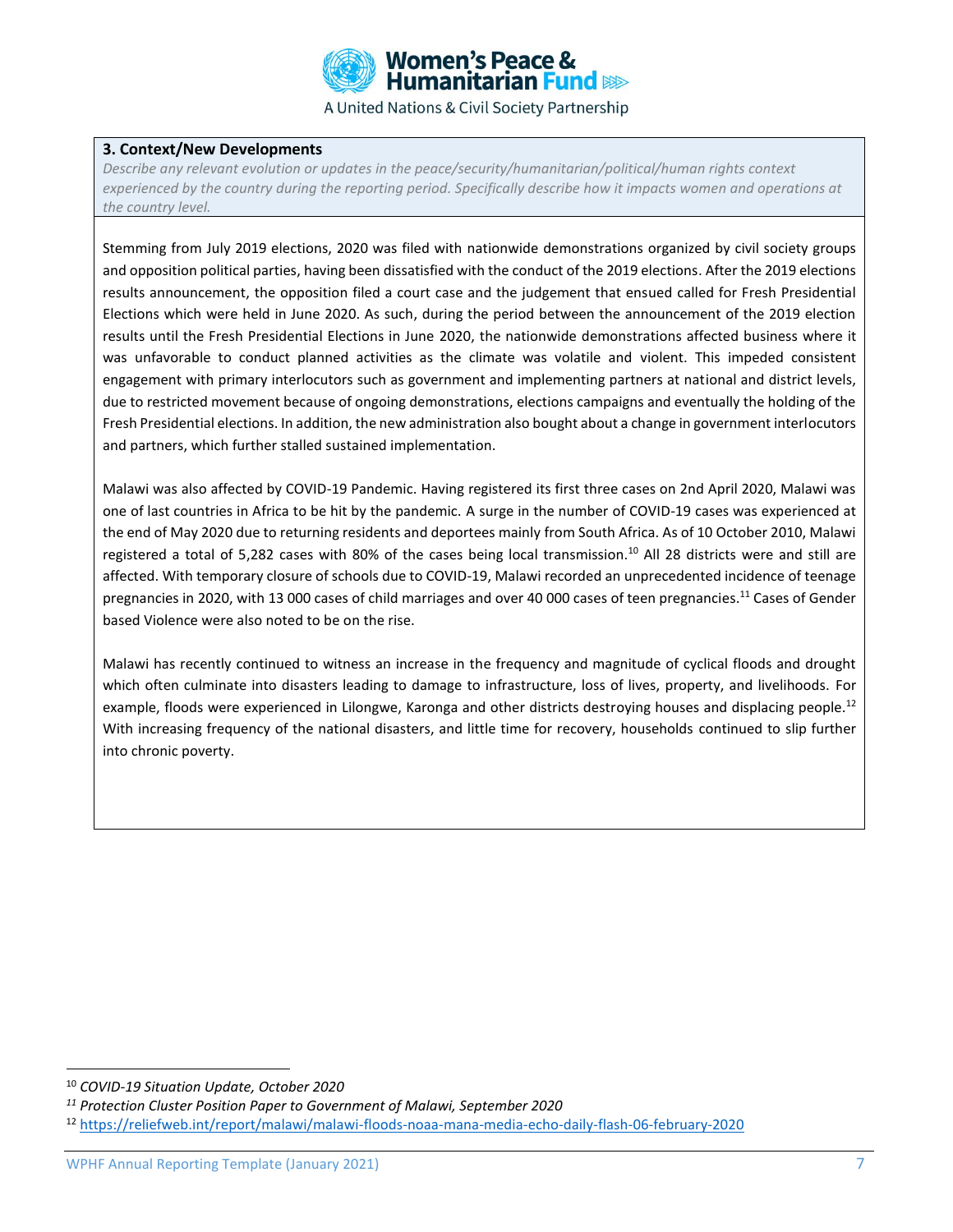

#### **4a. Results (Outcomes) Achieved (Narrative)**

*Under each relevant WPHF Impact Area, describe in narrative form the results achieved<sup>13</sup> or in progress<sup>14</sup> for each grantee with a short summary of progress made in relation to the outcomes. Focus on both the impact level and outcome level, not outputs or activities. Use the impact and outcome indicators from the results framework to help illustrate the change, including the change from the previous year. Complete the Table in Annex A: Results Framework for the details and progress against each indicator.*

The requested information is not applicable at the moment as the Implementing Partners had not started interventions during the reporting period.

#### **4b. Outputs and Activities Completed**

*Summarize the progress on OUTPUTS in narrative form by each organization and outcome. Describe how these outputs*  were reached (or in progress) and explain if any variance in achieved versus planned results during the reporting period. *Complete the Annex A: Results Framework for the details and progress against the output indicators. Also include links to any media articles or campaigns, reports or any relevant resource linked to an activity or output.* 

The requested information is not applicable at the moment as the Implementing Partners had not started interventions during the reporting period.

#### **5. A Specific Story (1/2 page maximum)**

*It can but does not have to be a success story – often the most interesting and useful lessons learned are from experiences that have not worked. This section is to highlight a concrete example with a story that has been important for your project during the reporting period. It can be at the programmatic level (a specific achievement) or an individual story.*

*Attach photos with captions. are encouraged to compliment the story. The WPHF will select stories and photos to feature in its global annual report, website, community of practice and social media.*

The requested information is not applicable at the moment as the Implementing Partners had not started interventions during the reporting period.

#### **6. Knowledge Products and Communications/Visibility**

*Report on any new knowledge products or communication materials produced during the reporting period. This can include case studies, major surveys/research, evaluations, or assessments conducted during the reporting period. Attach a copy of the evaluation/survey/assessment as an Annex.* 

*This section should also include a description of any new communication materials developed and evidence of visibility of the projects and programme, and of WPHF. Attach the communications material or include links to news articles, websites, or other social media.*

The requested information is not applicable at the moment as the Implementing Partners had not started interventions during the reporting period.

<sup>&</sup>lt;sup>13</sup> Progress achieved of an outcome is defined as actual change in the value of indicators being tracked for the respective outcome. An outcome or output is considered to have been achieved when its targets have been met.

<sup>&</sup>lt;sup>14</sup> Progress towards an outcome means the target has not yet been met but there is evidence (through data) of meeting incremental milestones towards the eventual achievement of the outcome.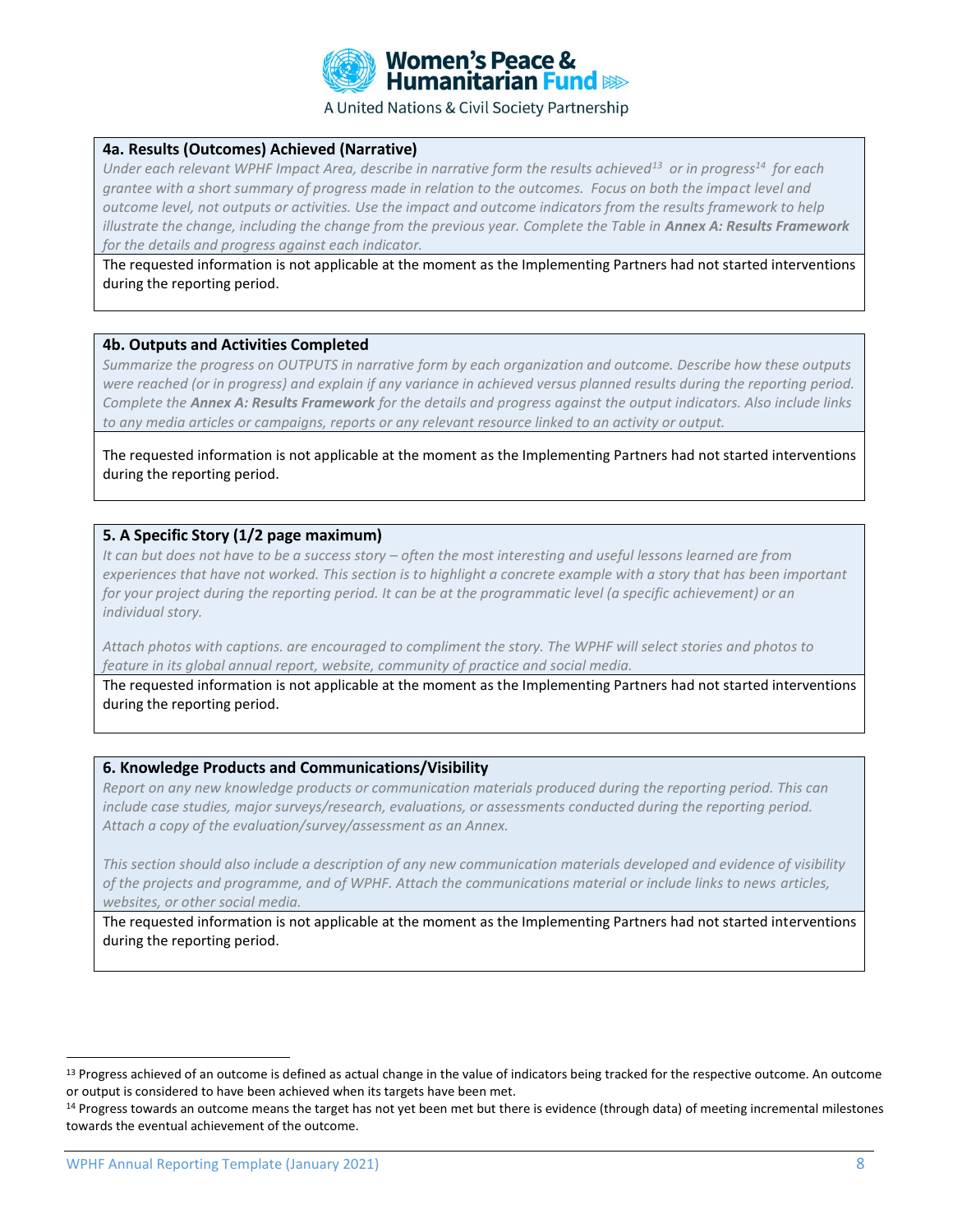

## **7. Capacity Building of CSOs**<sup>15</sup>

*Briefly describe any capacity building sessions (webinars, in-person, workshops, etc.) that were conducted with CSOs by*  the Country Office or other agencies. DO NOT include capacity building that was conducted by organizations and *projects. Indicate i) the topic/subject; ii) who conducted the capacity building; iii) when it took place; iv) who participated (people and organizations); and v) how many people participated (disaggregated by sex). If a pre and post (or post only) training survey was completed, please share the main results.* 

No capacity building has been undertaken so far.

#### **8. Risks and Mitigation**

Using the table below, identify any risks that occurred during the reporting period and assess their i) risk level; ii) *likelihood of it occurring; and iii) the impact this risk would have on the project, programme, or country. What are the mitigation measures to minimize the risk to prevent it or respond to it if it occurs?* 

| <b>Risk Area</b><br>Contextual, Programmatic,<br><b>Institutional</b>                                       | <b>Risk Level</b><br>4=Very High<br>$3 = High$<br>2=Medium<br>$1 = Low$ | Likelihood<br>5=Very High<br>4=Likely<br>3=Possible<br>2=Unlikely<br>$1 =$ Rare | <b>Impact</b><br>5=Extreme<br>4=Major<br>3=Moderate<br>$2 =$ Minor<br>1=Insignificant | <b>Mitigation</b><br>Mitigating measures undertaken during the reporting<br>period (please include new risks, if any)                                                                                                                                                                                                                                                  |
|-------------------------------------------------------------------------------------------------------------|-------------------------------------------------------------------------|---------------------------------------------------------------------------------|---------------------------------------------------------------------------------------|------------------------------------------------------------------------------------------------------------------------------------------------------------------------------------------------------------------------------------------------------------------------------------------------------------------------------------------------------------------------|
| Delayed start of implementation by IPs<br>due to various factors such as COVID-<br>19 pandemic restrictions | 4                                                                       | 4                                                                               | 4                                                                                     | The UN Women CO had to delay the capacity assessment<br>as physical meetings with the grantee were not possible.<br>This is mitigated by<br>shifting the process online and have virtual<br>a.<br>capacity assessment.<br>Fast-track engagement with IPs and internal<br>b.<br>processes to ensure funds are transferred to<br>IPs for them to start implementation    |
| Sustained government restrictions on<br>meetings due to COVID-19                                            | $\overline{2}$                                                          | 3                                                                               | 3                                                                                     | With COVID -19 still around as another wave is expected<br>restrictions on numbers in meetings are expected.<br>Mitigation will include:<br>meetings<br>continue<br>Utilising virtual<br>to<br>a.<br>with<br>engagements<br>target<br>project<br>groups/stakeholders<br>Scheduling and conducting meetings in small<br>b.<br>groups in observance of COVID-19 measures |

#### **9. Delays and Adaptations/Revisions**

*If there were delays, explain the delays and reasons/factors for contributing to the delay, actions taken to mitigate future delays, and adaptations made to account for the delays. Indicate any major adjustments in strategies, targets or key outcomes and outputs that took place.<sup>16</sup>*

#### *Project/Grantee Level*

*Programmatic/Country Level*

Project delays were experienced, and these were largely due to the following factors:

- a. COVID-19 Pandemic: This made it difficult to arrange for physical capacity assessments of partners. This was later resolved through using virtual engagement, which were shifted to January 2021.
- b. The time for processing the related internal arrangements for this project was fully commenced in December 2020 which is a period of numerous corporate commitments of which are compilation of UN Women's annual report and other donor reports and conducting year end operational closures.

<sup>&</sup>lt;sup>15</sup> Capacity building sessions can be undertaken by the Management Entity or by some of the CSOs themselves for other CSOs or groups. <sup>16</sup> This section should also include information on contracting and programmatic changes related to COVID 19, or other.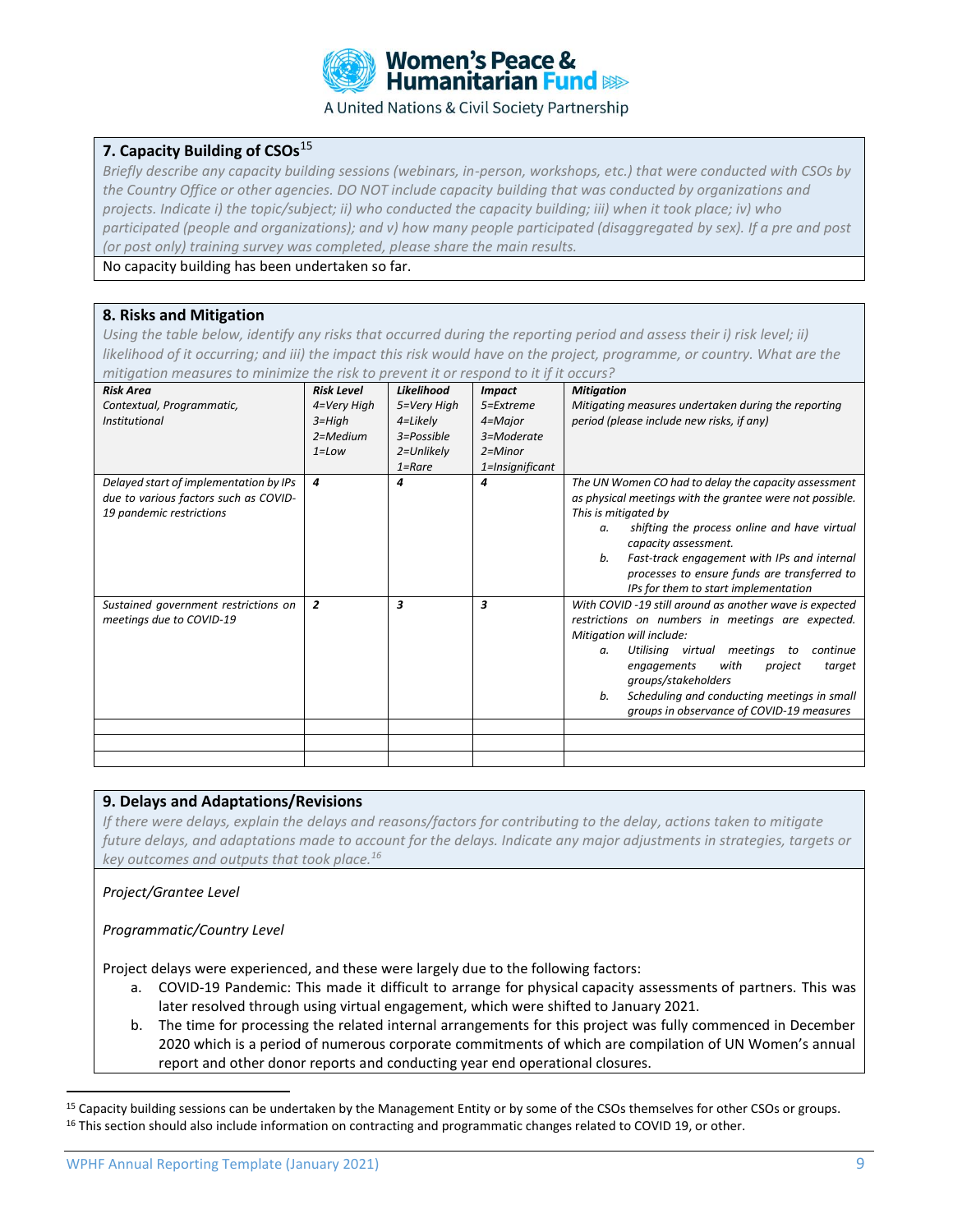

The Country Office responded to these delays by assigning a team to concentrate on the Project roll out in the first quarter of 2021 by fast-tracking disbursement of funds to IPs.

## **10. Lessons Learned<sup>17</sup>**

*What challenges and lessons were learned during the reporting period at both the grantee and country level? Include those that can benefit learnings for other countries of WPHF and the fund overall. For each challenge, identify and describe the challenge, provide details on what are the factors that may have contributed to it occurring, describe how the challenge was addressed in the reporting period, or will be addressed in the future, and summarize the key lesson that can help inform the project, or improve in the future. These should include both programmatic and operational challenges. Add rows as required.*

| <b>Identify Challenge/Describe</b><br>Challenges can be<br>programmatic or operational<br>affecting the project<br>implementation, or of an<br>organization or community. | What are the<br>factors/reasons<br>contributing to this<br>challenge?                                                                                                                                                                                                                                             | How was the challenge<br>addressed? What was done<br>differently, or what will be<br>done to address the<br>challenge?                                                                                                                                                                                   | <b>Lesson Learned</b><br>As a result of the challenge what did<br>you (and partners) learn from the<br>situation that has helped to inform<br>the project, or improve how the<br>project is implemented or for future<br>interventions?                                                                                                                                                                                                |
|---------------------------------------------------------------------------------------------------------------------------------------------------------------------------|-------------------------------------------------------------------------------------------------------------------------------------------------------------------------------------------------------------------------------------------------------------------------------------------------------------------|----------------------------------------------------------------------------------------------------------------------------------------------------------------------------------------------------------------------------------------------------------------------------------------------------------|----------------------------------------------------------------------------------------------------------------------------------------------------------------------------------------------------------------------------------------------------------------------------------------------------------------------------------------------------------------------------------------------------------------------------------------|
| Delayed Start-up of the<br>project                                                                                                                                        | The COVID pandemic<br>which stalled some of the<br>compliance processes as<br>they were expected to be<br>done in person (e.g.,<br>capacity assessments)<br>Competing priorities<br>during the month of<br>November and December<br>2020 (Internal corporate<br>reporting commitments,<br>year-end closures, etc) | The Country Office:<br>a. Held internal project<br>meeting to assign roles<br>and plan fast-tracking<br>disbursement of funds in<br>the first quarter of 2021.<br>b. Scheduled virtual<br>Capacity Assessments of<br>the partners in Jan 2021 as<br>physical meetings were<br>restricted due to COVID-19 | The lead time for project start<br>up and operationalization due<br>to the relatively large number<br>of Implementing Partners<br>needs to be taken into<br>consideration in the project<br>design phase.<br>Need to innovate to ensure<br>other administrative process<br>and project implementation<br>are undertaken and<br>implementation is despite<br>challenging context e.g.,<br>COVID-19 pandemic and<br>related restrictions |

#### **11. Innovations and Best Practices<sup>18</sup>**

*Please include information on any innovative practices (programmatic and operational) that emerged during the reporting period, especially those that can be beneficial for this and future programmes, expand the body of knowledge on women, peace, and security. Innovations and best practices can be from the grantee or country level.* 

The requested information is not applicable at the moment as the Implementing Partners had not started interventions during the reporting period.

<sup>&</sup>lt;sup>17</sup> A lesson learned is a systematic reflection of challenges (or successes) that have occurred during the reporting period which has resulted in a change, adaption or improvement as a result of the challenge, or a planned change or adaptation in the future.

<sup>&</sup>lt;sup>18</sup> A best practice is strategy, approach, technique, or process that has proven to work well and deemed to be effective or appropriate for addressing a problem based on experience, evaluation or in comparison to other practices, and is therefore recommended as a model. It is also a practice that has been tested and validated and has potential to be replicated and there is value in sharing with others working in similar contexts, sectors, or with similar target groups.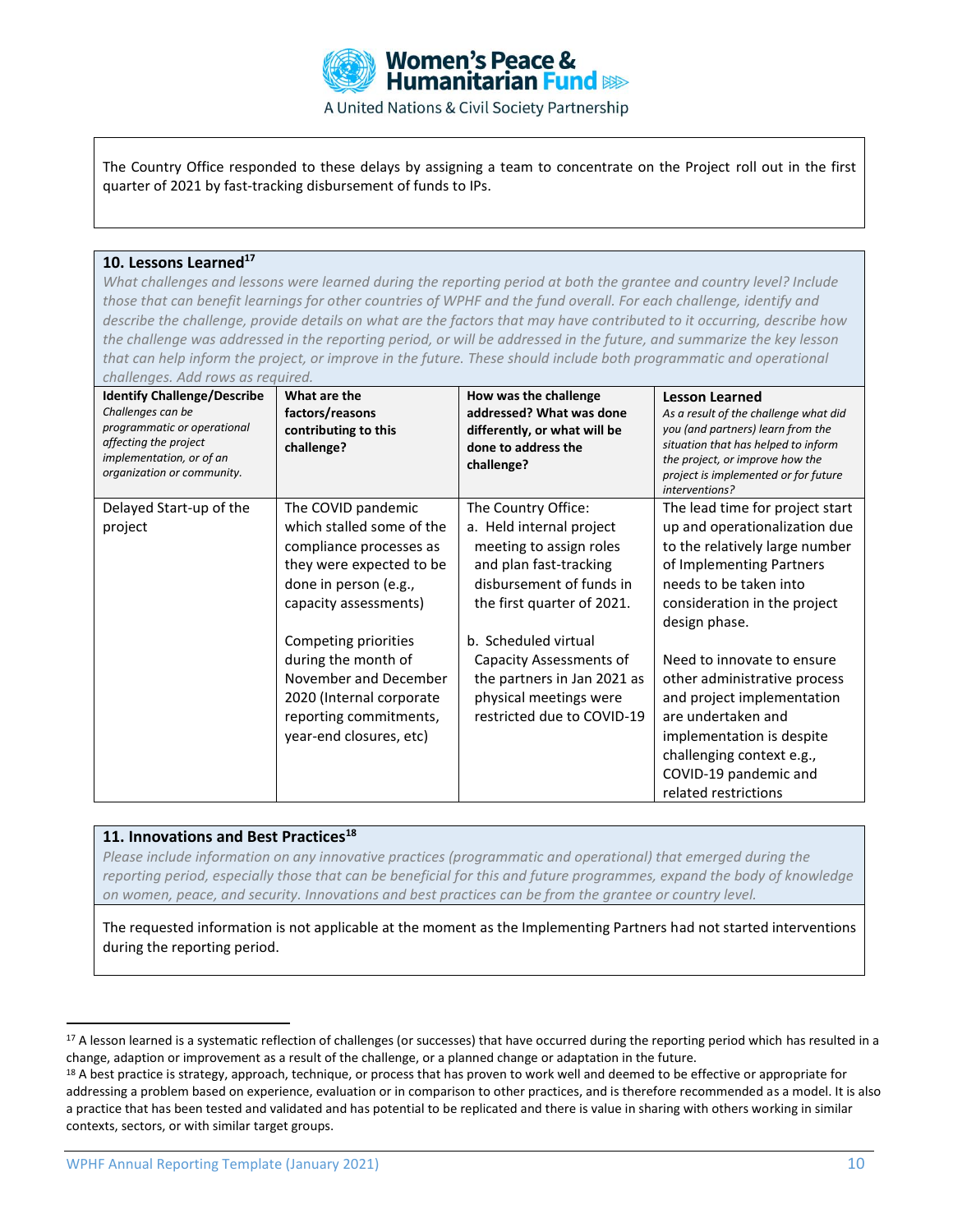

#### **12. Auditing and Financial Management**

*Mention if any grantees were audited during the reporting period and provide a brief summary of results. Attach the audit report as an Annex (for internal use only).*

The requested information is not applicable at the moment as the Implementing Partners had not started interventions during the reporting period.

#### **13. Next Steps and Priority Actions**

Next steps and priority actions will be within the first quarter of 2021:

- a. Disburse funds to all IPs
	- This will involve:
		- i. Reviewing project documents to understand the projects in terms of focus, coverage, proposed activities, timeframe, among others, between first and second week of January 2021
		- ii. Holding virtual Capacity Assessment meetings with the 9 IPs to assess partner capacity between 18-22 January 2021
		- iii. Input Project activities in 2021 Annual Workplan for the Country Office in RMS and ATLAS platforms by 5 Feb 2021
		- iv. Conduct an orientation meeting with all the 9 IPs on how to use the FACE form for requesting funds and financial reporting on 09 Feb 2021 to provide guidance on project start and end dates and related workplan revisions for all IPs as the project will not have no-cost extensions.
		- v. Create vendor profiles for the 9 IPs in ATLAS between 11-19 Feb 2021
	- vi. Request IA codes for all partners from week beginning 22 Feb 2021
	- vii. Process Project Agreements for all the IPs and have the signed and uploaded into PGAMS between 22-26 Feb 2021
- b. Conduct an orientation with the IPs on various programmatic areas and key will be Results Based Management and reporting.
- c. Provide ongoing technical support to the IPs to ensure they fast-track implementation and delivery of activities of the project
- d. Quality and timely submission of reports to regional office/focal person